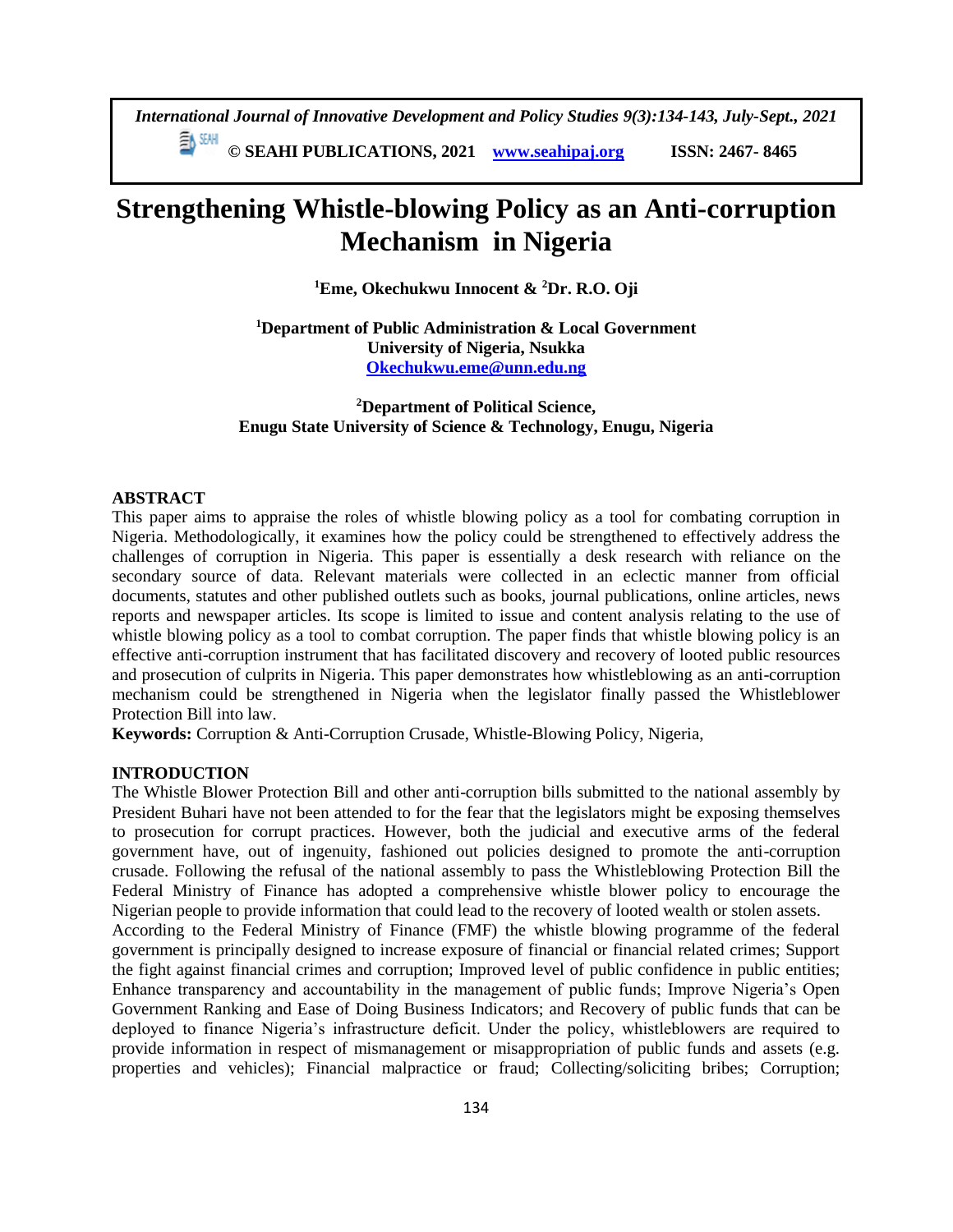Diversion of revenues; Fraudulent and unapproved payments; Splitting of contracts; Procurement fraud (kickbacks and over-invoicing etc.). See [http://whistle.finance.gov.ng,](http://whistle.finance.gov.ng/).

Accordingly, individuals with *"authentic information about violation, misconduct, or improper activity which can impact negatively on the Nigerian people and Government"* can report it through any of the following channels – FMF-Whistle secure website (http://whistle.finance.gov.ng), email (whistle@finance.gov.ng) or by Phone (+2349098067946). For phone calls: Monday – Friday 10.00am to 3.00pm except on public holidays). A whistleblower is entitled to a reward of about 2.5% – 5% of the amount recovered if he provided the Government with information that directly led to the voluntary return of stolen or concealed public funds or assets; provided the information is one that the Government does not already have and which it could not have obtained from any other publicly available source. The whistleblower would only get rewarded if the money is recovered on account of the information supplied by him. To ensure the security of whistle blowers information could be submitted anonymously. Public officers or private individuals who have cause to blow the whistle are entitled to protection from victimization.

The federal government believes that its whistle blowing policy is working. Apart from the hundreds of millions of dollars and billions of Naira recovered so far, the FMF received a total of 2,251 complaints in first three months (December 22, 2016 to April 2017). The security agencies have adopted the policy. The then Inspector General of Police, Mr. Ibrahim Idris had asked whistleblowers to report the misconduct of policemen to the Police Complaint Rapid Response Unit (PCRRU), through any of these – phone lines, SMS, WhatsApp, Blackberry Messenger (BBM), Emails, Facebook, Twitter platforms. Similarly, the then National Security Adviser, NSA, Major General Babagana Monguno had said that there are plans to extend the policy to the area of security with a view to mopping up surplus illegal weapons in the country. In view of the above, the paper conceptualizes whistle-blowing, the policy framework of the policy, its pros and cons and suggests ways of addressing the challenges identified in the paper.

#### **Conceptualizing Whistle-Blowing Policy**

Oyebade (2016) opined that it is very glaring that the culture of whistle blowing has been accepted and recognized universally as one of the tools to promote good governance and combat corruption. The old and harsh common law principles of employees duty of loyalty and confidentially are gradually fading for a more responsible culture of raising concern against illegalities affecting the people. Asian Institute of Management (2006) as quoted by Oyebade(2016) Whistle blowing is defined as the reporting of a wrong doing that needs to be corrected or terminated in order to protect public interest. That is the process by which persons raise reservations at work.

Ogunkeye (2016) captured it as the disclosure by a person, usually an employee in a government agency or private enterprise to the public or those in authority, of mismanagement, corruption, illegality or some other wrongdoing. Explicitly, whistle blowing has to do with calling attention to the wrongdoing that is being perpetrated within an organization or a society with the intention of protecting and/or preserving public interest. It could be done by contractors, employees, clients, suppliers, or anybody who gets to know of certain activities which are detrimental to public good or the economic or social interest of the organization or private business. The dictionary describes a whistle-blower‖ as someone who blows the whistle on someone or something. It goes to interpret blow the whistle as to expose or give information to the authorities about illegal or underhand practices‖. It is clear that these words or phrases are descriptive of a process where someone gives information to the authorities about illegal practices or wrongdoings.

That was why Anumaka (2016) stated that it is obvious that giving information to those in authority is one of the expected functions of every good citizen. Giving information to expose wrongdoings or acts of corruption is a basic civic responsibility. Since the 1960s, the public value of whistle-blowing has been increasingly recognised. For example, Federal and State Statutes and Regulations have been enacted in countries like the United States of America to protect whistle-blowers from various forms of discrimination and also to provide firm disciplinary actions against offenders.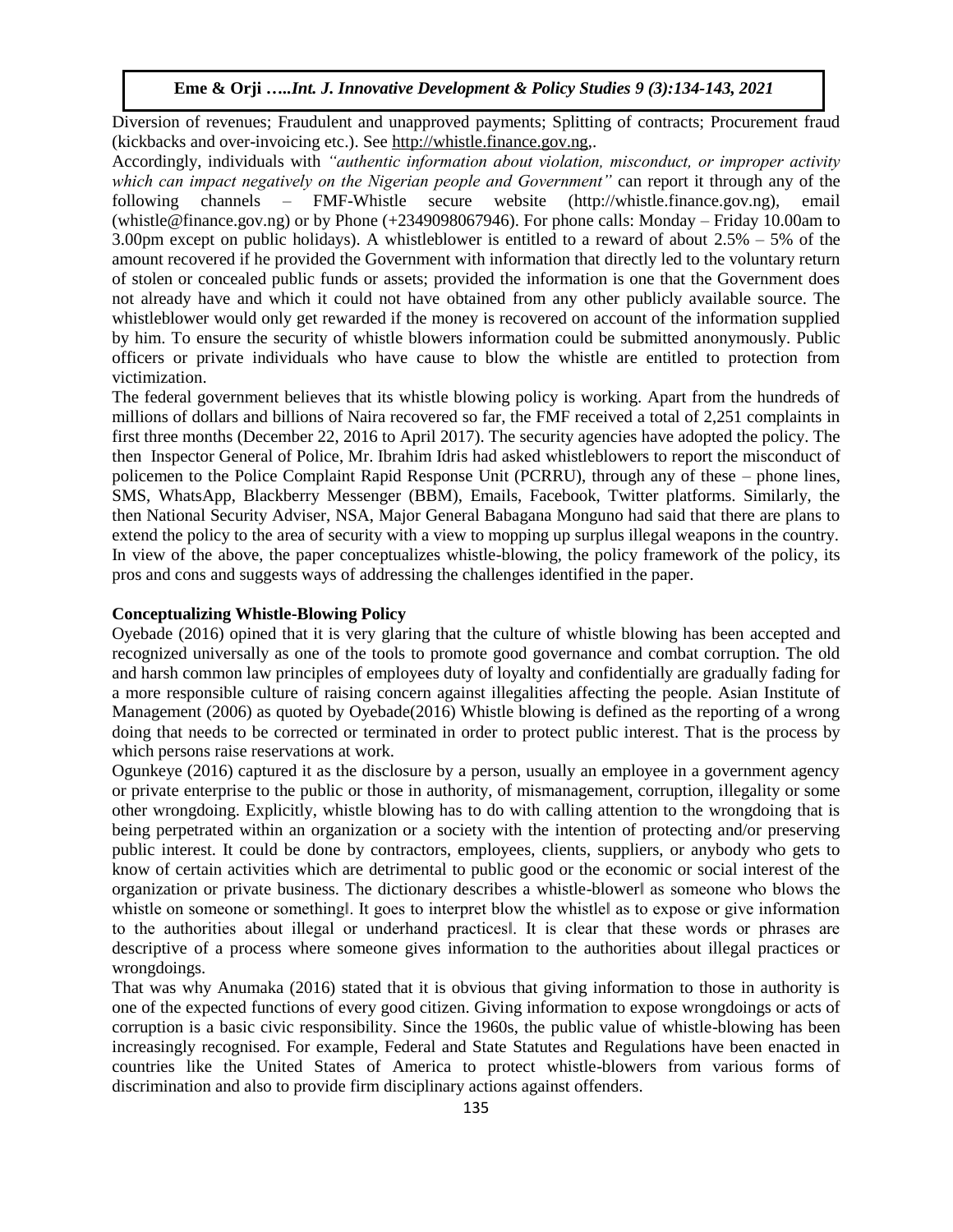Many countries such as the United States of America, United Kingdom, Germany, Australia, France, Russia, Indonesia, South Africa, and Uganda among others have enacted whistle- blower statutes, but these statutes vary widely in content. While some statutes apply only to public employees, some apply to both public and private employees, and others apply to public employees and employees of public contractors. South Africa enacted the Protected Disclosure Act, Act 26 of 2000. The Act makes provision for employees to report unlawful or irregular conduct by employers and fellow employees and also provides for the protection of employees who blow the whistle.

In the United States of America, they have the Whistle-Blower Protection Act, 1989. The Act guarantees freedom of speech of workers and other individuals and also provides protection for individuals who blow the whistle. It also prohibits employers from dismissing workers in reprisal for disclosing information about or seeking a remedy for a violation of law; gross mismanagement, gross waste of funds, abuse of authority, or a specific danger to public safety and health. In Nigeria, we have the Whistle-Blower Protection Bill, 2008 which is still being considered by the National Assembly.

The Bill is made to create an avenue for employees to report unlawful or irregular conduct by employers and fellow employees. The Bill makes provision for those a whistle-blower may disclose information to, they include:

- Inspector General of Police
- Attorney General
- Auditor General
- Staff of the Independent Corrupt Practices Commission
- A member of the National Assembly
- The Economic and Financial Crimes Commission
- The Office of the President among others

According to the Bill, disclosure may be made orally or in writing, it also provides that where any person to whom a disclosure is made fails to keep the identity of the whistle-blower confidential, such person will be liable for an offence punishable by a term of imprisonment of not less than two years and not more than four years. The Whistleblowing Policy and the Whistleblower Protection Act are two of a number of policy and legal frameworks that promote the culture of conducting public and private sectors' governance businesses with transparency, openness, honesty, fairness and integrity. Under the Whistleblower's legal regime, those who make confidential disclosures are normally protected from retaliatory attacks or adverse consequences of their disclosures, criminal and civil liability, dismissal or breach of confidentiality and their identities are also kept confidential. Public disclosures of improper conduct or misconduct, corrupt practices, actions that prejudice and harm the public environment that would ordinarily be suppressed by public officials who hide under the exemption provisions of the Freedom of Information Act, 2011, are usually made subjects of public disclosures under a proper Whistleblower Protection regime.

The practice or the act of making public interest disclosure, wrong doing, misconduct, revealing or disclosing information about another person or institutions' misconduct or impropriety. Whistleblowing, therefore, involves the disclosure of information on misconducts and corrupt practices of public officials, misappropriation and mismanagement of public funds and resources, or acts and actions of persons or institutions capable of prejudicing and harming public interests or the public environment. In order to eliminate infractions on public policies and laws, some form of legislation like the Whistleblower Protection Act is enacted by national and states parliaments to secure confidence in the democratic and governance processes, facilitate and encourage public disclosures, and provide protection for those who make protected disclosures.

Among the few provisions in Nigerian law loosely related to whistleblowing is one paragraph in the Freedom of Information Act of 2011.The law requires public employees to disclose information in the public interest, including related to mismanagement, gross waste of funds, fraud, abuse of authority, and public health and safety dangers. The law includes protections for public officials and people acting on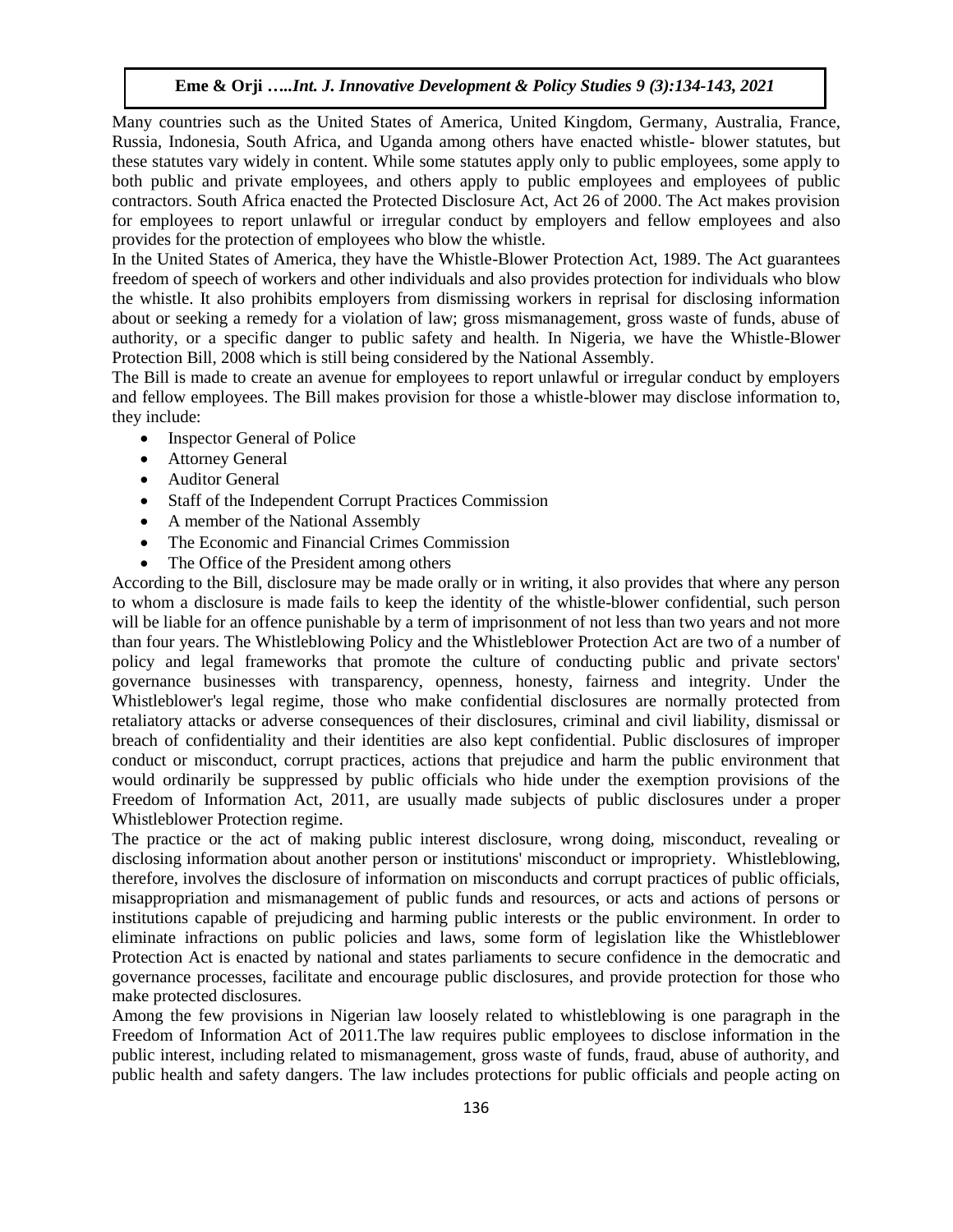behalf of public institutions from civil or criminal proceedings if they disclose information under the law – even if the disclosure otherwise would violate the Criminal Code, Penal Code, Official Secrets Act or another law. The Freedom of Information Act does not apply to the private sector {Eme, 2008}.

The Constitution grants the fundamental right to freedom of expression, though this right has yet to be embodied in a whistleblower protection law. Whistleblowing is the exposure of any activity or wrongdoing, perpetrated by an individual or group of individuals that is deemed illegal or unacceptable in an organization. Whistleblowing is the ability of stakeholders to report misconduct anonymously and confidentially, if they so desire. According to the requirement of Securities and Exchange Commission, public companies are required to establish an adequate whistleblowing mechanism which enables stakeholders to report unethical behaviours in the business environment. Whistleblowers are encouraged to use the FGN Portal Whistleblowing service to report unethical activities such as:

| <b>Bribery and Corruption</b> | Theft of Assets                 |
|-------------------------------|---------------------------------|
| <b>Financial Fraud</b>        | Regulatory violation            |
| Damage to company property    | Nepotism / Discrimination       |
| Misrepresentation of data     | Procurement and tendering fraud |
| <b>Asset Misappropriation</b> | Breach of code of conduct       |
| Sexual Harassment             | Conflict of Interest            |
| Abuse of Authority            | Our unethical activities        |

Source: FGN Portal Whistleblowing service

Please note that this list is not exhaustive as whistleblowers are encouraged to report any misconduct or unethical activity within the government and business environment.

## **METHODOLOGY**

This paper is essentially a desk research with reliance on the secondary source of data. Relevant materials were collected in an eclectic manner from official documents, statutes and other published outlets such as books, journal publications, online articles, news reports and newspaper articles. Its scope is limited to issue and content analysis relating to the use of whistleblowing policy as a tool to combat corruption.

## **The Administrative Framework for Whistleblowing; From Policy to Legislation**

The Federal Ministry of Finance (FMF) with the approval of the Federal Executive Council in December 2016 initiated a whistle blowing programme, aimed at laying down a framework for deterring corruption and encouraging the recovery of stolen public funds in Nigeria. Thus, in a bid to assist in combating corruption and corrupt practices, the Ministry designed a whistleblowers platform which is aimed at encouraging anyone with information about a violation of financial regulations, mismanagement of public funds and assets, financial malpractice, fraud and theft to report it{FGN,2016}. The objectives of the policy are to support the fight against financial crimes and corruption, improve the level of public confidence in public entities, enhance transparency and accountability in the management of public funds, improve Nigeria's Open Government Ranking and Ease of Doing Business Indicators, increase exposure of financial or financial related crimes and to ensure recovery of public funds that can be deployed to finance Nigeria's infrastructure deficit {FGN,2016}.

In 2017, the federal government announced a new policy of whistle-blowing to reward Nigerian citizens for coming forward with any information regarding fraudulent activities. If this information leads to an arrest, the whistle-blower will receive a proportion of the recovered funds. Another part of the policy states that those who choose to provide such information will be guaranteed anonymity and protection from retaliation by powerful offenders. The whistleblowing policy has gained some serious traction and as a result, has brought our country closer to eradicating corruption on a permanent basis.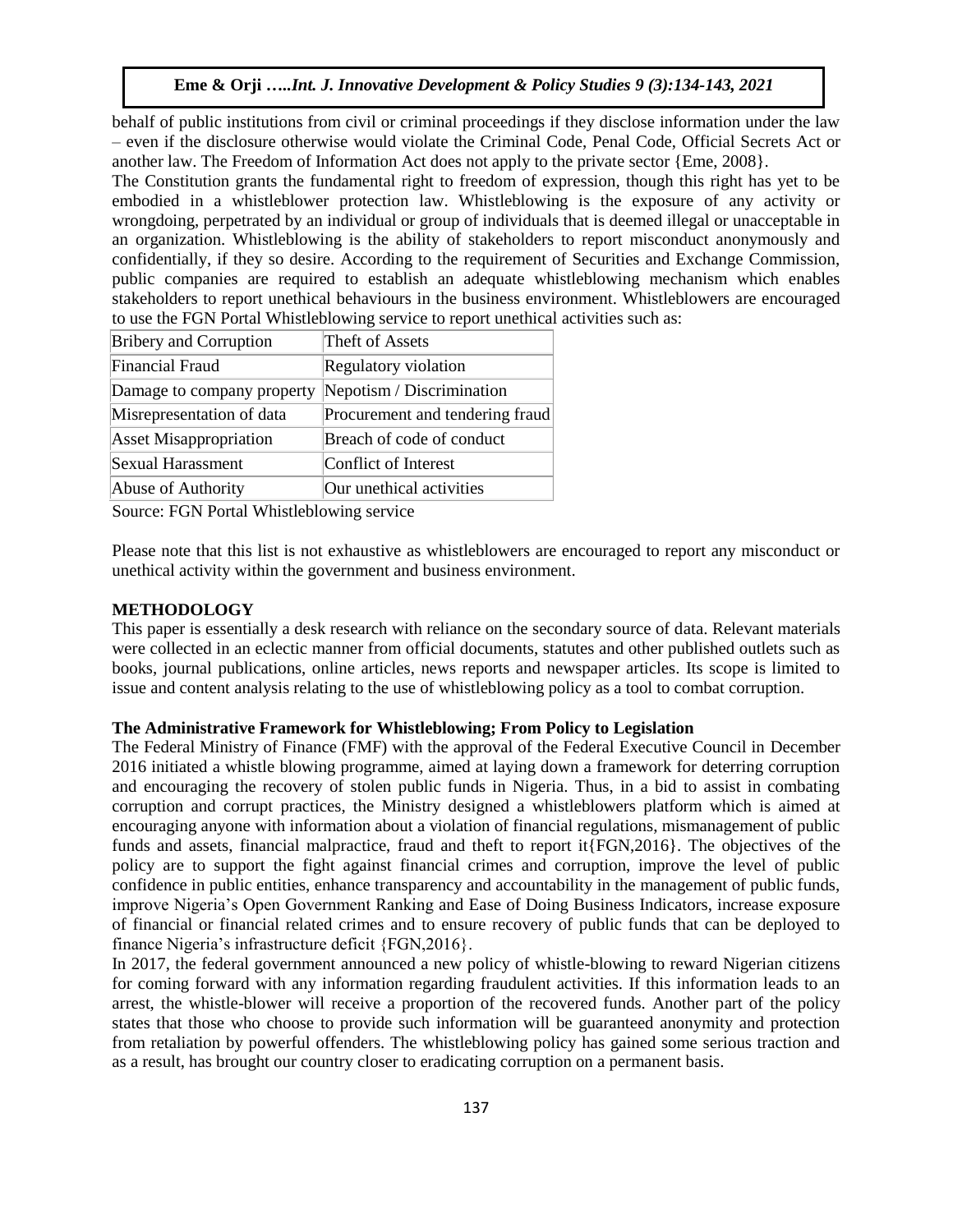Under the policy, a blower upon making available disclosures to the FMF which leads to the discovery of funds or assets is entitled to between 2.5%-5.0% of the amount recovered; with an assurance of his/her identity being protected. The FMF, on its whistleblowing portal provides, for the purpose of ensuring adequate protection of whistleblowers, that any Stakeholder who whistle blows in public-spirit and in good faith will be protected, regardless of whether or not the issue raised is upheld against any party. It further provides that a Stakeholder (internal or external) who has made a genuine disclosure and who feels that, as a result, he or she has suffered adverse treatment in retaliation should file a formal complaint to an independent panel of inquiry, that shall be setup to handle such complaint, detailing his/her adverse treatment. According to reports, Nigeria has recovered seventeen billion naira since the whistle-blower policy was implemented. In addition, over three hundred and seventy million naira has been released by the government as reward to twenty whistleblowers. These outcomes may also encourage others to expose fraudulent activities and create a culture of shame for those guilty of corruption and a deterrent for those who may intend to be so in the future.

However, the whistleblowing policy will not provide the sole solution to the corruption issue in Nigeria. The whistleblowing policy, as many political analysts note, is limited to corruption that involves the misappropriation of funds. Other non-monetary forms of corruption perpetrated by politicians such as nepotism, gerrymandering, and political godfatherism remain unaddressed by the whistleblowing culture. This is because Nigerian politics still lacks the transparency and internal sense of justice to correct these other forms of malpractice.

If Nigeria is truly to achieve an infallible government, she must entirely eradicate the myriad of immoral and undemocratic practices that hinder governance. We must take the spirit of the whistleblowing culture to another level by turning it against the power cartels that dictate the Nigerian politics. The new whistleblower policy may not be the most universal approach to curing the larger corruption endemic facing this country, but it surely has its merits. By taking a cue from the brave individuals who have come forward, we may one day see this country become the upstanding beacon of light we all intend her to be.

The question now is, is the reward of Whistleblowers enforceable in law? It was recently documented by {Eme, Igwe, & Ezenwafor,2017 } that the former Acting Chairman of the Economic and Financial Crimes Commission (EFCC) indicated on Thursday, 9 November 2017 that the man who informed the Economic and Financial Crimes Commission of the \$43m, N23.2m and £27,800 (N13bn) recovered from an Ikoyi apartment in April, may be given about N325m in the light of the Federal Government's whistleblower policy. From a legal perspective, we would consider if a whistle-blower's reward is enforceable in law and if the Government of the Federal Republic of Nigeria is under compulsion to honour such obligation in every situation.

Owoade {2017} wrote, firstly, it is instructive to note that the whistleblower policy of the FMF has not been enacted in any written law. Thus, it currently remains a policy of the Federal Government. In the case of the *Fed Military Govt v Sani {*(1989) 4 NWLR (Pt. 117) 624 @ 644} the Court of Appeal *per Akpata JCA* held that the policy of any government which has not received the force of law cannot be the basis for punitive or protective measure. Accordingly, such a policy remains what the Government intends to do, and no cause of action may be instituted by a whistleblower to enforce the dictates of the policy. The whistleblower may therefore have to resort to remedies provided under contract law.

From the law of contract perspective, Falana{2018} posited that the FMF policy and the whistleblower's reward will only become enforceable if there are indicia of a valid contract known to law. A valid contract in law will typically comprise of the essential ingredients, to wit; an offer, a valid acceptance, a consideration, an intention to create legal relations and a capacity to contract. In whistleblowing situations, it is indeed not difficult to identify the contractual offer as the promise of a reward made to the whole world by the FMF constitutes an offer similar to that of the popular case of *Carlill v. Carbolic Smokeball Company*{ Omega Bank ((Nig.) Plc v. O.B.C. Ltd. (2005) 8 NWLR (928) 547 at 583 H; and Tsokwa Oil Marketing Co. Nig Ltd v. Bank of the North (2002)5 SCNJ 176. The act of performing the requirement of the offer – which is the whistleblowing and the discreet report to law enforcement agents is a valid acceptance in law. Once, the offer is accepted by an adult person or an entity known to law,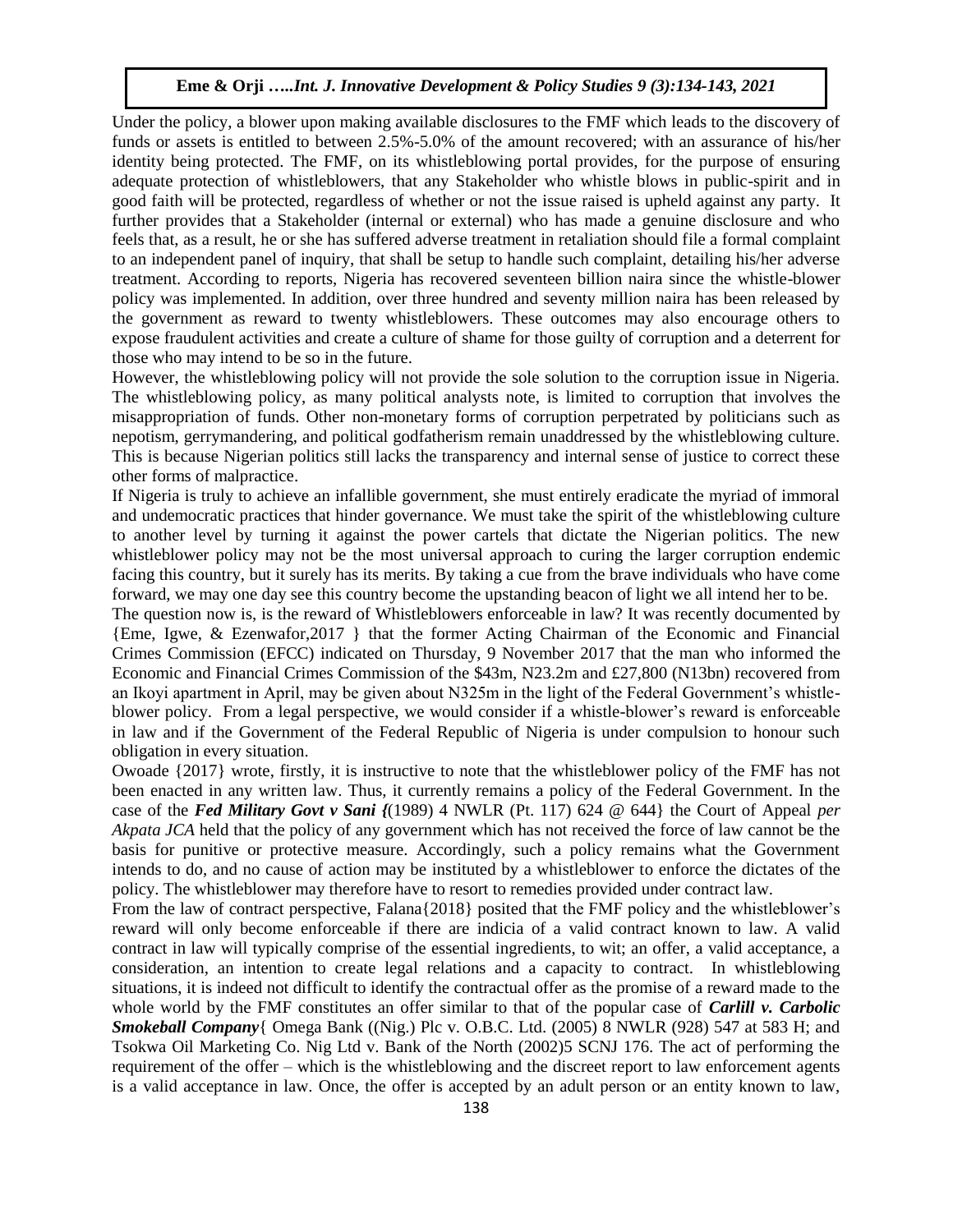contractual capacity cannot be doubted. The legal obstacles are in relation to consideration and the requirement of intention to create legal relations.

Consideration under the law of contract, in the ordinary sense, refers to the price pays by a party to be entitled to the reward by the other party. In the case of *Currie v. Misa*, {Owoade,2017}*Lush J* held that "a valuable consideration in the eye of the law may consist either in some right, interest, profit or benefit accruing to the one party, or some forbearance, detriment, loss or responsibility, given, suffered or undertaken by the other party." Before a party can successfully enforce a promise, the law will require the price paid by the party for the enforcement of that promise – this is the requirement of consideration. Does the act of whistleblowing constitute a sufficient consideration for the enforcement of the promise of a reward? Firstly, it must be understood that based on the long line of authorities mentioned above, it is the duty of every citizen to report the commission of a crime which occurs to his knowledge. Accordingly, the act of crime reporting is a statutory duty. It is settled law that the performance of a statutory or public duty, does not constitute a sufficient consideration in the eye of the law. Thus, a party cannot enforce a promise made to him in return for his performance or promise to perform a legal, public or statutory duty, In *Collins v. Godefroy*, {Owoade,2017}*Lord Tenterden, CJ* held that an express promise of remuneration for the performance of a legal duty should be void as having been made without consideration. Accordingly, in view of the fact that whistleblowing is a legal duty, the act will not constitute a sufficient consideration required to make a valid contract in law.

On the requirement of an intention to create legal relations, can the Federal Government successfully argue that the promise of a reward for whistleblowers is a "*mere puff*" to encourage the act of whistleblowing and that it did not intend to enter into contractually binding legal relations with the advertisement on the FMF portal? In *Carlill v. Carbolic Smokeball Co*. (supra), {Owoade,2017} the test in determining whether such an advertisement is a mere puff or not, is an objective one. The Court will take into consideration the surrounding circumstances and how the public will objectively construe the advertisement. Based on this test, it is not doubtful that the nature of the FMF's publication of the whistleblower's reward shows sincerity of the promise, as in the *Carlill's* case (supra), and therefore evidences an intention to create legal relations. To address the policy challenge, The UAC's proposed whistleblower law would significantly though not comprehensively enhance the whistleblower protections. The law includes many international standards:

- a wide range of misconduct that can be reported,
- a range of disclosure channels including the media,
- financial and other compensation for victimized whistleblowers,
- civil penalties for people who retaliate against a whistleblower, and
- requirement that disclosures are investigated{ Falana{2018}.

Among the gaps in the bill, however, it only covers public employees and it does not protect whistleblowers before the onset of retaliation. It is generally argued that employees have a fiduciary duty of loyalty to their employer. This obligation is so fundamental to the relationship that it binds employees without having to be spelled out in writing. However, the Whistleblower legislations creates an exception to that duty. In the Nigerian employment sector, the *Code of Corporate Governance, 2011 for Public Companies* provides that companies should have a whistleblowing policy which should be known to employees, stakeholders such as contractors, shareholders, job applicants, and the public. The Code further places a responsibility on the Board of Directors of public companies and private companies which choose to adopt same, to prioritize the implementation of such a policy and to establish a whistleblowing mechanism for reporting any illegal or substantial unethical behavior.

In the banking sector, the Central Bank of Nigeria in 2012, with a view to fight corruption and fraud in the industry, released its 'Guidelines for Whistle-blowing in the Nigerian Banking industry' establishing whistle-blowing as a means of exposing corruption and fraud. The guidelines make it mandatory for all financial institutions in Nigeria to have internal Whistleblowing policies which are made known to employees and stakeholders.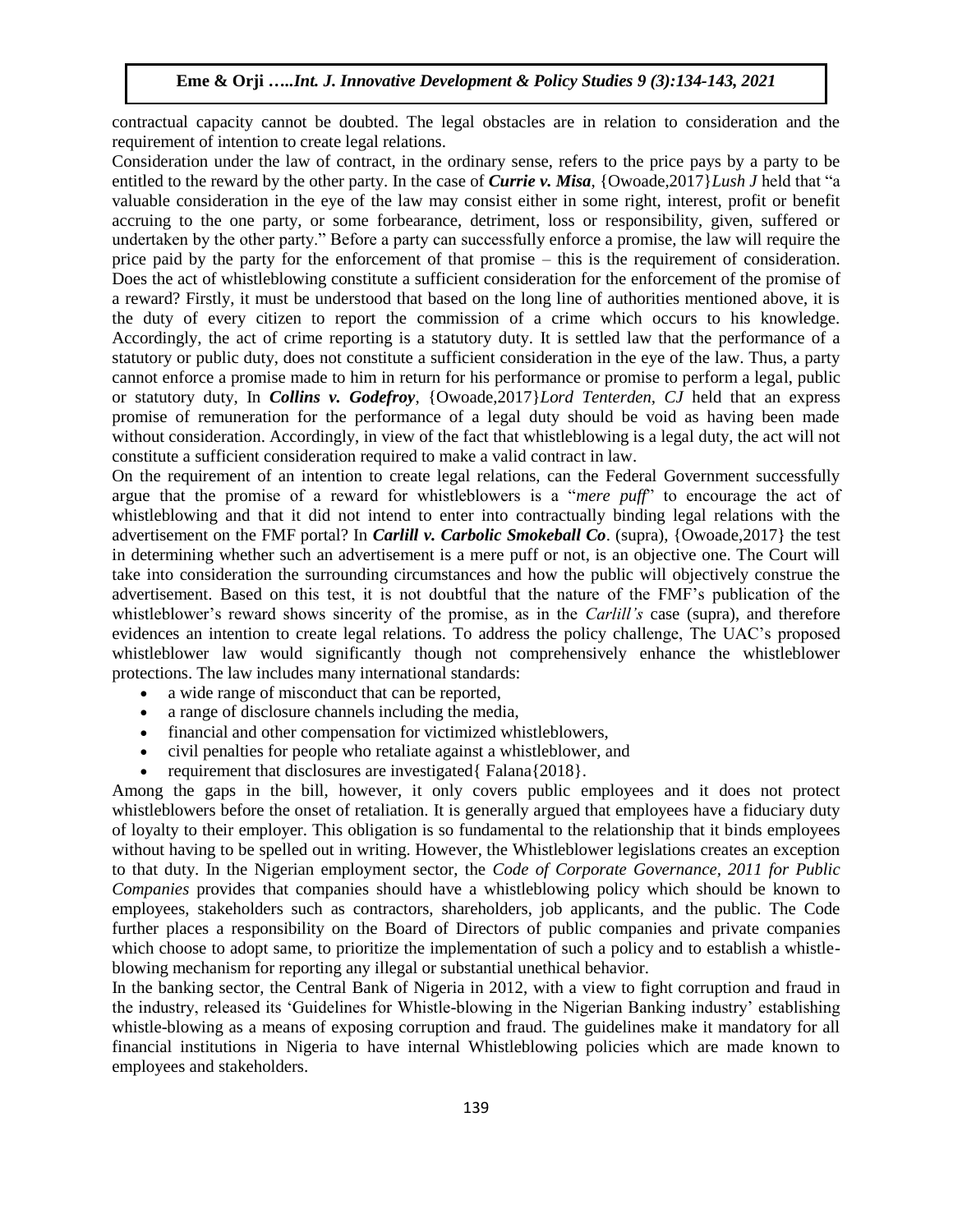The *SEC Rules and Regulations* also makes provisions for Whistleblowing, by obligating Compliance Officers of Capital Market Operators to report incidents of non-compliance, breaches of procedures within an organization. Further, *Section 306* of the *Investments and Securities Act, 2007* provides that an employee of a capital market operator or public company shall have the right to disclose any information connected with the activities of his work place which tends to show that a criminal offence has been, is being or is likely to be committed; that a person has failed, is failing, is likely to fail or otherwise omitted to comply with any legal obligation to which he is subject; or that any disclosure tending to show any matter has been, is being or is likely to be deliberately concealed. Furthermore, the Act with a view to protect the Whistleblowing employee provides that no employer shall subject an employee to any detriment by any act or any deliberate failure to act on the ground that the employee has made a disclosure in accordance with the provisions of the Act{ Falana{2018}.

There is a downside to whistleblowing, as much as it is meant to call out illegal practices. Whistleblowing brings with it a lot of attention to both the whistleblower and the organization. Then there are the legal testimonies, media interviews, and investigations that can harm the employability of the whistleblower. Although an ordinary person would treat a whistleblower as a hero for exposing corruption, industry players and managers may consider whistleblowers as indiscreet and disloyal for exposing company secrets. Also, all the media attention may actually harm the whistleblower because he or she can be blacklisted in their profession.

Although whistleblowers act on the assumption that their exposé is meant to serve the greater good, they sometimes go through challenges that arise out of their actions. Often, the media will dig deeper into the whistleblower's life in an attempt to find something to write about. There are complications that can arise from the legal process or lawsuits, and the whistleblower may be forced to hire an attorney.

In addition, sometimes the whistleblower is exposed to threats from all directions, including from their former co-workers and supervisors. Put together, all of these elements can cause a lot of stress that can lead to bad health or even cracks in relationships. Taking a cue from the United States, Senator Ganiyu Olanrewaju Solomon sponsored a Whistleblower Bill in the Nigerian Senate in 2008, with a view to providing *"*for the manner in which individuals may in the public interest disclose information that relates to unlawful or other illegal conduct or corrupt practices of others, to provide for the protection against victimisation of persons who make these disclosures; to provide for related matters*."* Even though the Bill was passed by the national assembly in 2015 President Goodluck Jonathan did not sign it into law for reasons best known to him. A similar Bill submitted to the national assembly by the Buhari administration has not been attended to by the National Assembly.

Although there is no specific law for the protection of whistleblowers any report of information provided by a whistleblower is an exercise of the fundamental human right to freedom of expression guaranteed by section 39 of the Constitution and article 9 of the African Charter on Human and Peoples Rights (Ratification and Enforcement) Act. Furthermore, section 22 of the Constitution has imposed a duty on the mass media to promote accountability and transparency of the government to the people.

It is further submitted that the anti-graft laws have made provisions for the partial protection of whistleblowers. Section 64 of the Corrupt Practices & Other Related Offences Act (2000) provides that the information contained in a complaint, the identity of the complainant and circumstances of disclosure shall be kept secret and shall only be disclosed to a trial judge and defence lawyer in attendance in any civil or criminal proceedings while Section 39(1) of the Economic & Financial Crimes Commission Act 2004 (EFCC Act) only provides that officers of the Economic & Financial Crimes Commission cannot be compelled to disclose information or identity of informants except by order of court.

Whereas the Money Laundering Act has imposed on duty on financial institutions including lawyers, accountants, bankers etc., to report suspicious financial transactions which may involve their clients or customers the Nigerian Bar Association approached the Federal High Court to strike down the provisions which violated lawyer-client confidentiality. The trail court granted the reliefs sought by the lawyers. (Registered Trustees of Nigerian Bar Association v Attorney-General of the Federation & Anor (unreported Suit No. FHC/ABJ/CS/173/2013). The judgment has since been upheld by the Court of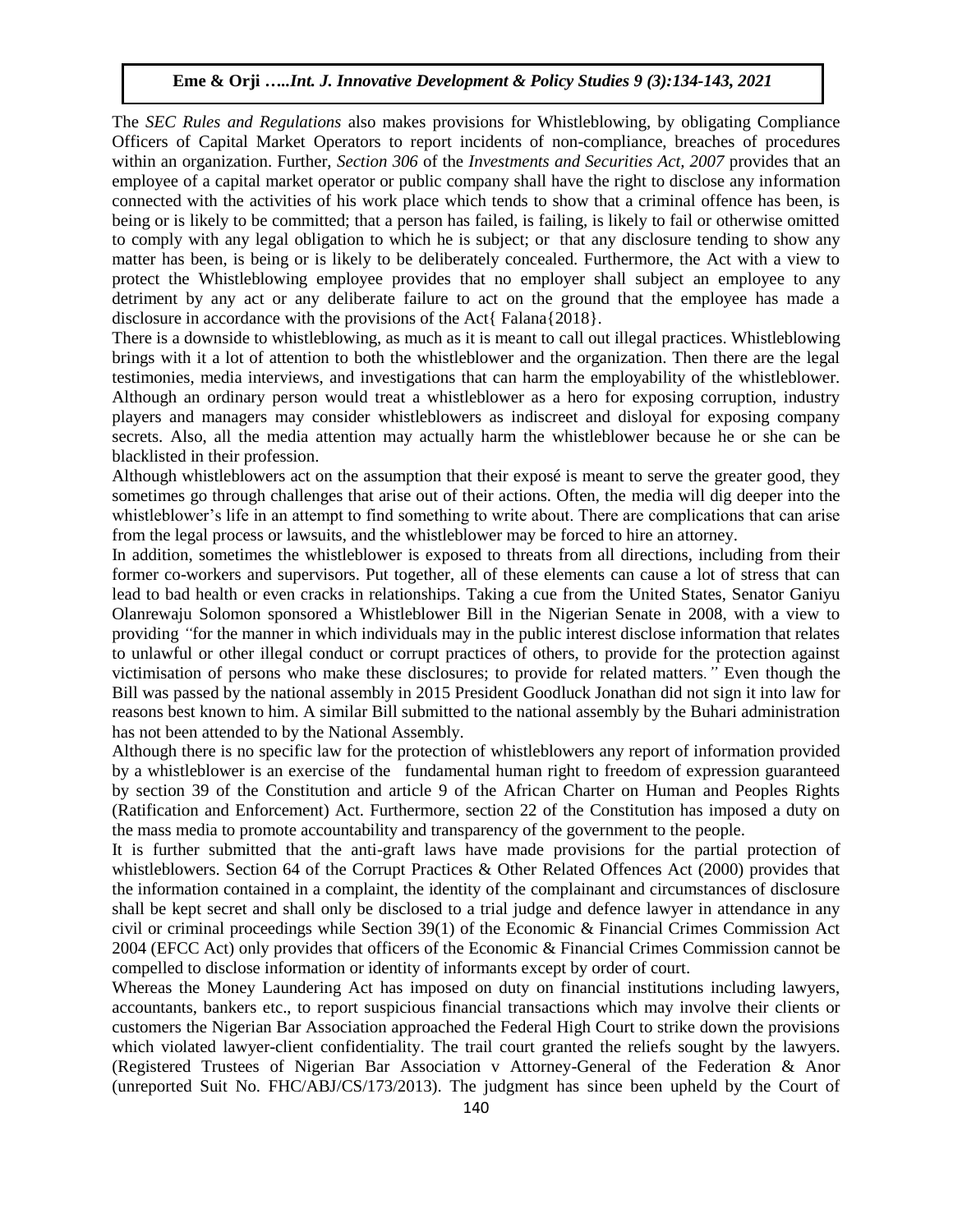Appeal (Central Bank of Nigeria v Registered Trustees of Nigerian Bar Association & Anor (Unreported Appeal No. CA/A/202/2015).

Notwithstanding the legal victory scored by the Nigerian Bar Association it is hoped that it will emulate the American Bar Association which has adopted the Model Rules of Professional Conduct (2015) which mandates lawyers to take appropriate steps to ensure that their corporate clients conform to the law, even if that means breaking attorney-client confidentiality {Falana,2017}. It is my firm belief that in fighting corruption "the Fiscal Responsibility Act (2007) and the Freedom of Information Act (2011) have turned the Nigerian people into whistleblowers. Both laws have granted unhindered access to concerned citizens to approach the court to enforce compliance with the law." (Femi Falana: Nigerian Law on Socioeconomic Rights, Legaltext Publishing Company Limited, 2017, Page 175.) In Dododo V Economic and Financial Crimes Commission & Ors (2013) 1 N.W.L.R (Pt 1336) 468 it was held by the Court of Appeal that by the combined effect of sections 15(50 and 24(e) of the Constitution a duty has been imposed on every citizen to report allegations of corruption to the anti-graft agencies.

In Fajemirokun vs Commercial Bank Nigeria Ltd & Anor. (2009) LPER-SC.336/2002 {Falana2018}, it was also held by the Supreme Court that every citizen is duty bound to report the commission of criminal offences. It is pertinent to note that information obtained from public institutions may be of assistance in blowing the whistle. For instance, based on the information obtained from agencies of the federal government some concerned citizens have blown the whistle to expose corrupt practices involving multinational corporations and some powerful individuals. But instead of embarking on the recovery of hundreds of billions of dollars from indicted multinational companies and foreign nationals the federal government has been celebrating the little success recorded locally on the basis of information garnered from a few whistleblowers. It is high time the federal government was told to concentrate attention on the recovery of the over \$300 billion listed below:

#### **RECOMMENDATIONS**

However, the whistleblower policy of the federal government cannot succeed without a holistic overhaul of the entire anti-corruption agencies. In view of the fact that some highly placed officials of the government have been indicted by whistleblower the body in charge of the whistleblower policy of the Federal Government should not be warehoused in the Federal Ministry of Finance or any other ministry. To ensure the success of the policy the whistleblower body should be manned by accredited representatives of credible Civil Society Organisations assisted by officials of the anti-graft agencies. To institutionalise the policy the national assembly should be mobilised to pass the Whistle Blower Protection Bill into law. While all state and local governments should be tasked to adopt the whistleblower policy the funds and assets stolen and recovered by the Federal Government in the ongoing anti-corruption crusade should not be channelled toward the funding of the budget. A special body, like the former Presidential Trust Fund headed by General Buhari, should be set up to manage the funds for the revitalisation of public hospitals, fixing of roads and schools in all the states of the federation.

Court decisions are taking advantage of public policy exceptions to establish statements of legal imperatives regarding whistleblowing. The legal statements include: Many organizations guarantee their employees protection from reprisal. If someone works in an organization in which there are malpractices that violate federal laws, they will be protected in the event that they blow the whistle on the issues. Here is how the law protects whistleblowers. As we speak, many Nigeria states are working to fill up the gaps brought about by the absence of appropriate federal laws on whistleblowing. For instance in Michigan, for example, set up its first whistleblower protection law almost forty years ago. Similar laws exist in other states in the United States of America. Better yet, the laws apply to everyone, including workers in the private sector.

The legal protection empowers workers to expose illegal actions in their working environment to law enforcement agencies. In addition, the laws provide remedies such as reinstatement accompanied by back pay for those who can show that they suffered severely as a result of exposing illegal activities. As the legal winds usher in new laws on whistleblowing, the same cannot be said about the doctrine of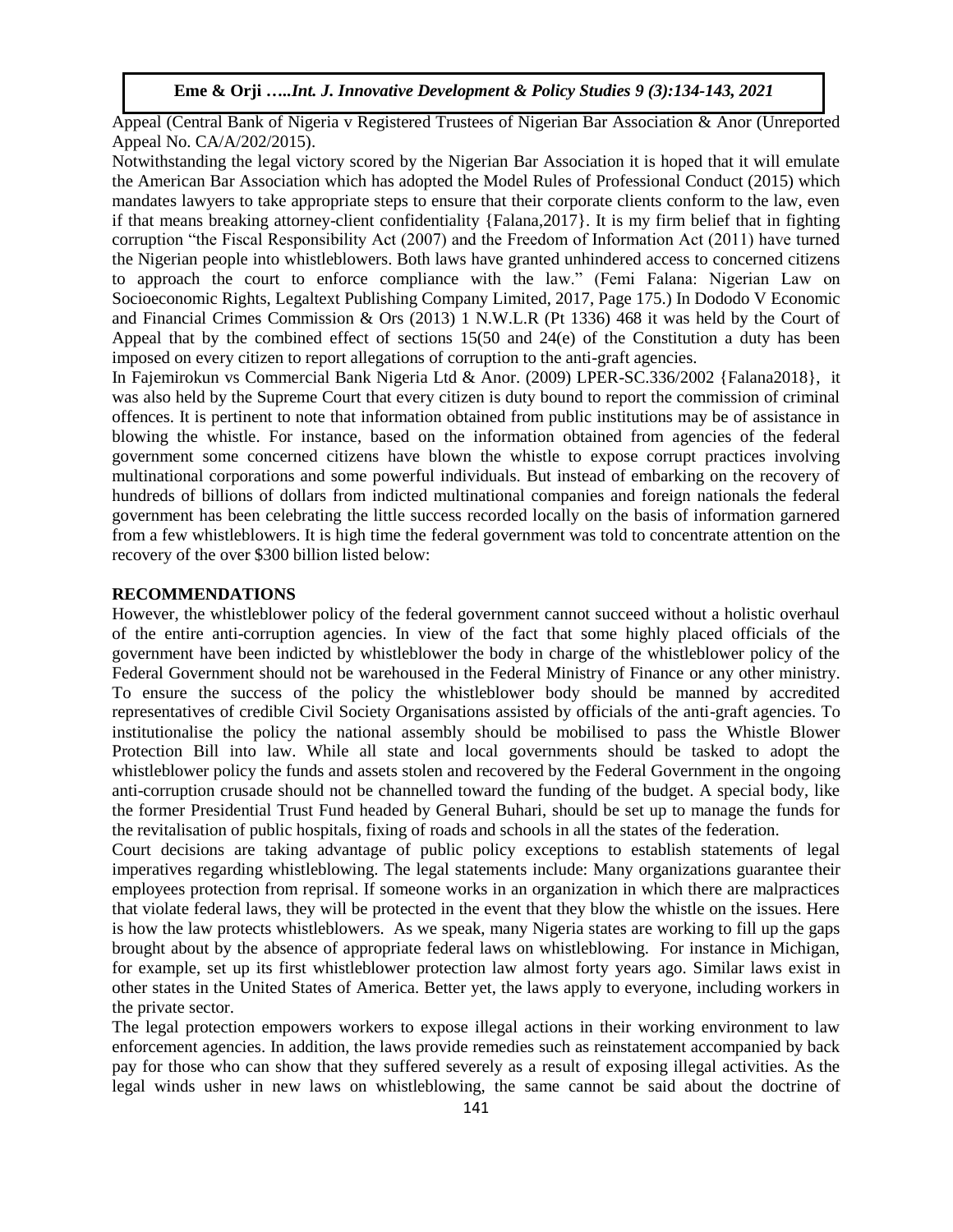employment at will. The courts have recognized exceptions to the "at will" doctrine, which has been in play in the private sector for almost a century. As an example, in many cases, the courts have come across implied contracts in many employee statements by officials responsible for hiring, and the only limit to termination of employment is in the case of a just cause. Actually, many courts believe there are employers who have acted in bad faith and have shown malice when terminating employees. Such employees have been awarded relief by the courts.

Evidently, the law is undergoing changes to protect those who publicly call out those involved in illegal activities. However, it is obvious that even with protection from the law, the life of a whistleblower will not be the same afterward. The Public Interest Disclosure and Witness Protection Bill, 2017 should be given accelerated consideration in the House of Representatives based on its urgency and significance for the Federal Executive Council's whistleblowers policy.

## **CONCLUSION**

Without question the whistleblower program appears to be a step in the right direction to tackling the very complex and longstanding issue of corruption in Nigeria. However, to continue its achievements in recovering funds through tips, the government should ensure the risks the whistleblower faces by coming forward with information are properly balanced with the financial incentive, guarantee of protection, and confidence in successful investigations and prosecutions. Whistleblowing policies are not a complete remedy to issues faced by whistleblowers. However, creating such policies is an important step. The policies must be communicated to employers and employees in a transparent manner. Employees must also be trained in ethics so that they become familiar with ethical issues that are unique to each organization.

#### **REFERENCES**

[Adebayo,](http://royalfm.net/author/reniadebayo/) M. {2017}, The Benefits and Hidden Pitfalls of Nigeria's Whistleblowing Policy, Premium Times newspaper on October 25, 2017

Adeyemo, F. (2015). Whistle blowing: The position of Nigerian legislation in banking. *Journal of Law, Policy and Globalisation*, *41*, 143 - 146.

- African Centre for Media & Information Literacy, AFRICMIL. (2018). "X-raying Nigeria's whistle blower policy" .AFRICMIL.AFRICMIL.Retrieved 19 April.
- Agency Report (2017). Nigerian govt to use N559 billion recovered loot to fund 2017 budget June 19. Retrieved from https://www.premiumtimesng.com/news/headlines/234527-nigerian-govt-use[-n559-billion-recovered](https://www.premiumtimesng.com/news/headlines/234527-nigerian-govt-use-n559-billion-recovered-loot-fund-2017-budget-minister.html)[loot-fund-2017-budget-minister.html.](https://www.premiumtimesng.com/news/headlines/234527-nigerian-govt-use-n559-billion-recovered-loot-fund-2017-budget-minister.html)
- Agency Report (2017). We never said whistleblower had been paid- EFCC, November 11 Retrieved fro[m](../../../../pc/Desktop/2021/%20https:/www.premiumtimesng.com/%20news/top-) [https://www.premiumtimesng.com/ news/top-](../../../../pc/Desktop/2021/%20https:/www.premiumtimesng.com/%20news/top-)[news/249054-never-said-whistleblower-paid-efcc.html](https://www.premiumtimesng.com/news/top-news/249054-never-said-whistleblower-paid-efcc.html)
- Ahmed J. Allami et al., (2019). [Quantum mechanical MRI simulations: Solving the matrix dimension problem.](https://advances.sciencemag.org/content/5/7/eaaw8962?utm_source=TrendMD&utm_medium=cpc&utm_campaign=TrendMD_1) *Sci Adv*.
- Arpita Agnihotri et al., (2015). [Whistleblowing policy disclosure: evidence from an Indian emerging market.](https://www.emerald.com/insight/content/doi/10.1108/CG-05-2014-0057/full/html?utm_source=TrendMD&utm_medium=cpc&utm_campaign=Corp_Govern%253A_The_int_jour_of_busin_in_soc_TrendMD_0&WT.mc_id=Emerald_TrendMD_0) *Corp Govern: The int jour of busin in soc*.
- Asian Institute of Management (2006). Whistle-blowing in Philippines: Awareness, attitudes and structures. Retrieved from [www.aim-hills.ph.](http://www.aim-hills.ph/)
- Asika, N. (1991). *Research methodology in the behavioural sciences*. Lagos: Longman Nigeria Plc.
- Clare Dyer (2019). [Whistleblowing: Government tries again to ban "gagging clauses" in NHS,](https://www.bmj.com/content/365/bmj.l2052?utm_campaign=tbmj&utm_medium=cpc&utm_source=trendmd&utm_term=usage-042019&utm_content=consumer) The BMJ.
- Demming, A. (May 19, 2017). "Nigeria's Whistleblowing Policy: A Good Start, But Not Enough" .Global Anticorruption Blog.Global Anticorruption Blog.Retrieved 19 April 2018.
- Easton, D (1965). *A Framework for Political Analysis. Engle Wood*. Ciffs, N.J.: Pentice –hall Inc.
- Easton, D. (1965). *A Systems Analysis of Political Life John Wiley and Sons,* Inc: New York.
- Eme, O.I. (2008). "Freedom of Information Bill (FOIB) in Nigeria: Background, Merits and Challenges Ahead" *Global Communicator Vol. 1:3 (August) PP.9–15.*
- Eme, O.I; Igwe, I.S. & Ezenwafor, E.C. (2017). African Anti-Corruption Agencies: Challenges and Prospects. Management Studies and Economic Systems (MSES), 3 (4), 225-242.